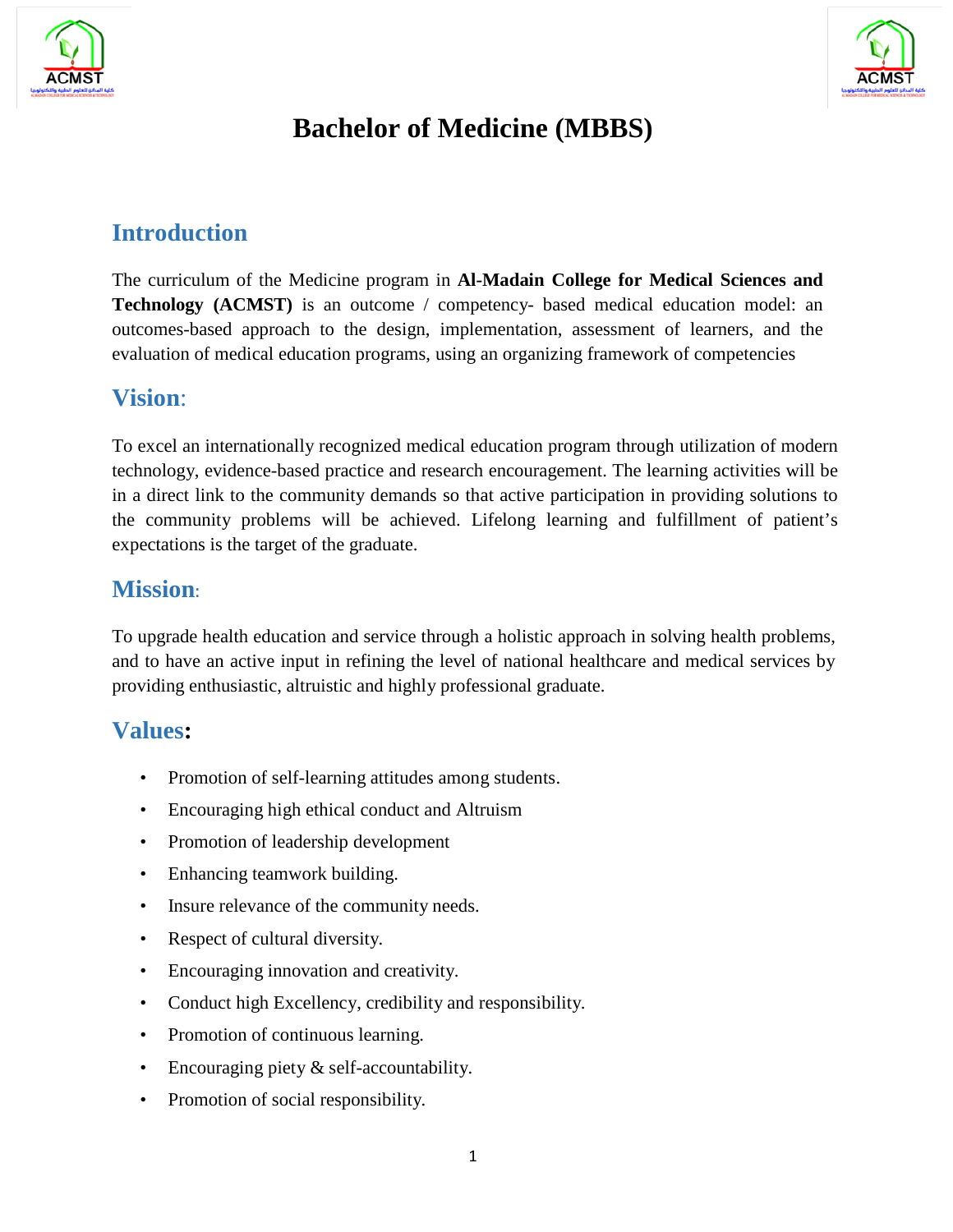



### **Objectives**

#### **The objectives of the program are:**

- 1. To expand the scope of the medical graduate to be self-learner, researcher and community leader.
- 2. To enrich the attitudes of relevance among the medical graduates so that they can contribute in promotion of healthcare in Sudan.
- 3. To focus in faculty development to be reflected on improving the quality of the graduates.
- 4. To promote the quality of research in the medical field and application of the outcomes in both curative and protective domains of health services.
- 5. To promote community health services and health education.

#### **Learning outcomes**

The graduate is expected to:

- 1. Perform diagnoses and management of all common medical surgical, pediatric, obstetric and gynecological problems at the level of individuals, families and the communities.
- 2. Apply the medical ethics in his practice.
- 3. Practice medicine using a broad approach in solving health problems with environmental and community orientation.
- 4. Be able to utilize available resources at all levels in his practice
- 5. Able to work effectively in a multidisciplinary team
- 6. Pursue self-learning leading promoting his professional skills and competences.
- 7. Deal with all types of health emergencies.
- 8. Contribute in health education at different levels.
- 9. Conducting scientific researches relevant to the community development and health needs.
- 10. Be skilled in publications and scientific reporting.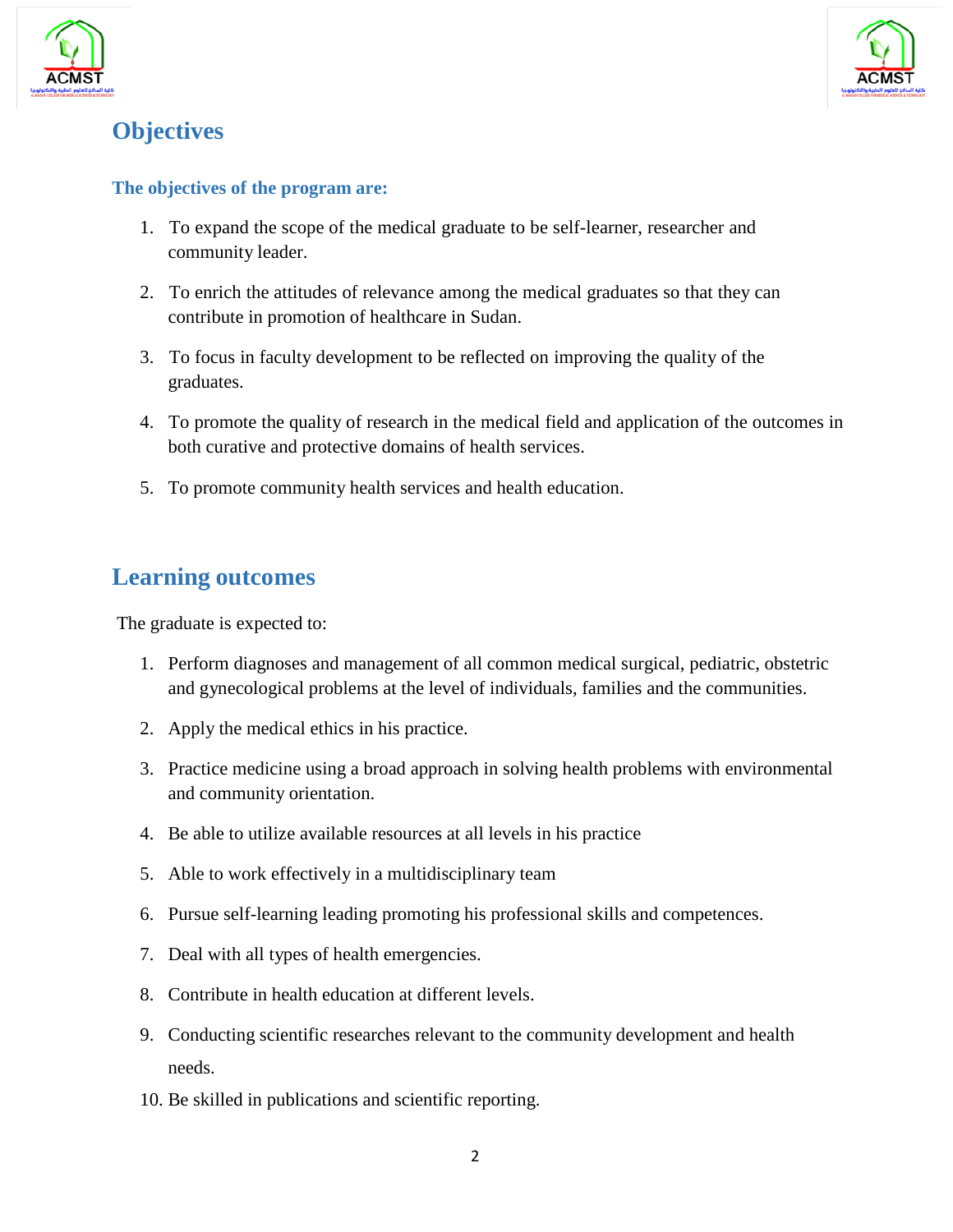



# **Study Plan**

## **1st Year Semester One**

| Year | <b>Semester</b> | <b>Module Name</b>               | Code            | <b>Credit Hours</b> |
|------|-----------------|----------------------------------|-----------------|---------------------|
| 1    |                 | Arabic language-1                | <b>MARA.111</b> | $2(2+0)$            |
|      |                 | Islamic studies -1               | MIS.112         | $2(2+0)$            |
|      |                 | English language-1               | <b>MENG.113</b> | $2(2+0)$            |
|      |                 | Physics and mathematics          | <b>MPM.114</b>  | $3(2+1)$            |
|      |                 | <b>Computer Science</b>          | <b>MCS.115</b>  | $4(2+2)$            |
|      |                 | Sudanese studies                 | <b>MSS.116</b>  | $2(2+0)$            |
|      |                 | Human Biology (Cells &molecules) | <b>MBIO.117</b> | $3(2+1)$            |
|      |                 | Chemistry                        | <b>MCHE.118</b> | $3(2+1)$            |
|      | <b>Total</b>    |                                  |                 | 21                  |

### **1st Year Semester Two**

| Year | <b>Semester</b> | <b>Module Name</b>                  | Code            | <b>Credit Hours</b> |
|------|-----------------|-------------------------------------|-----------------|---------------------|
| 1    | 2               | Arabic language -2                  | <b>MARA.221</b> | $2(2+0)$            |
|      |                 | Islamic studies -2                  | MIS.222         | $2(2+0)$            |
|      |                 | English language -2                 | MENG.223        | $2(2+0)$            |
|      |                 | Homeostasis                         | <b>MHS.224</b>  | $3(2+1)$            |
|      |                 | Respiratory system                  | <b>MCVS.225</b> | $3(2+1)$            |
|      |                 | Cardiovascular system & Circulation | MRS.226         | $3(2+1)$            |
|      |                 | Blood and immune system             | <b>MBIS227</b>  | $3(2+1)$            |
|      |                 | Biochemistry                        | <b>MBIO.228</b> | $3(2+1)$            |
|      |                 | Introduction to Medicine            | <b>MCOM.229</b> | $2(2+0)$            |
|      | <b>Total</b>    |                                     |                 | 23                  |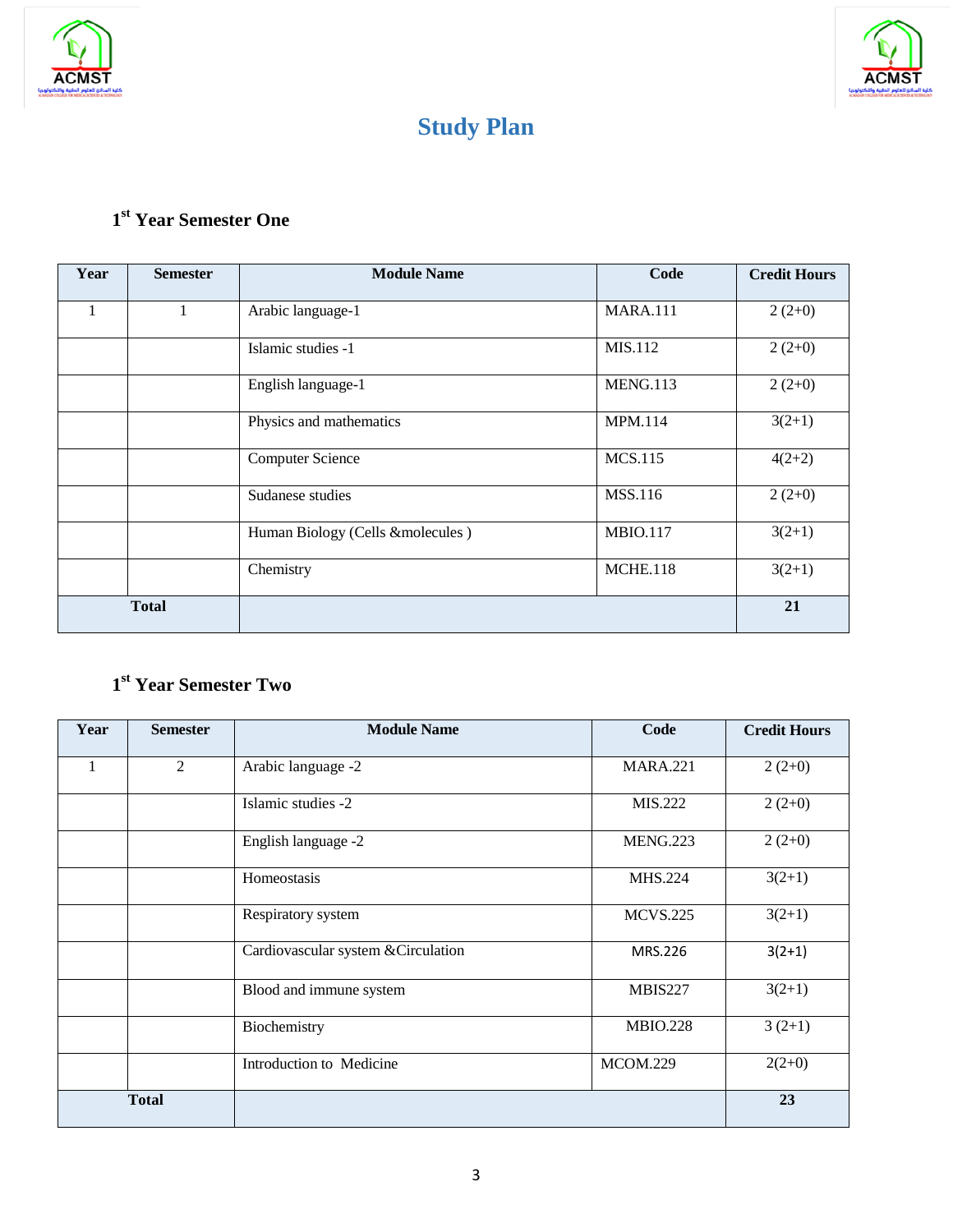



#### **2nd Year Semester Three**

| Year           | <b>Semester</b> | <b>Module Name</b>                               | Code             | <b>Credit Hours</b> |
|----------------|-----------------|--------------------------------------------------|------------------|---------------------|
| $\overline{2}$ | 3               | Arabic language -3                               | <b>MARA.231</b>  | $2(2+0)$            |
|                |                 | Islamic studies -3                               | MIS.232          | $2(2+0)$            |
|                |                 | English language -3                              | <b>MENG.233</b>  | $2(2+0)$            |
|                |                 | Human Growth & Development                       | MHGD234          | $3(3+0)$            |
|                |                 | Gastrointestinal tract                           | <b>MGIT. 235</b> | $3(2+1)$            |
|                |                 | Urinary system                                   | MUS.236          | $3(2+1)$            |
|                |                 | Reproductive tract                               | <b>MRT.237</b>   | $3(2+1)$            |
|                |                 | Nutrition and metabolism                         | <b>MNM.238</b>   | $4(3+1)$            |
|                |                 | Health Management, Leadership & health economics | MCOM.249         | $1(1+0)$            |
|                | <b>Total</b>    |                                                  |                  | 23                  |

#### **2nd Year Semester Four**

| Year           | <b>Semester</b> | <b>Module Name</b>                                                  | Code             | <b>Credit Hours</b> |
|----------------|-----------------|---------------------------------------------------------------------|------------------|---------------------|
| $\mathfrak{D}$ | $\overline{4}$  | Musculoskeletal system                                              | <b>MMSK.241</b>  | $4(2+2)$            |
|                |                 | Endocrine system                                                    | <b>MENS. 242</b> | $3(2+1)$            |
|                |                 | Introduction to Genetics                                            | M.IG243          | $3(2+1)$            |
|                |                 | Psychology & Sociology                                              | <b>MPS244</b>    | $2(2+0)$            |
|                |                 | Principles of epidemiology, biostatistics &research<br>methodology) | <b>MCOM.245</b>  | $3(3+0)$            |
|                |                 | <b>Communication skills</b>                                         | <b>MCS246</b>    | $2(2+0)$            |
|                |                 | Medicine (integrated basic clinical skills I)                       | MMED.247         | $3(2+1)$            |
|                |                 | Surgery (Integrated basic clinical skills I)                        | <b>MSUR.248</b>  | $3(2+1)$            |
|                | <b>Total</b>    |                                                                     |                  | 23                  |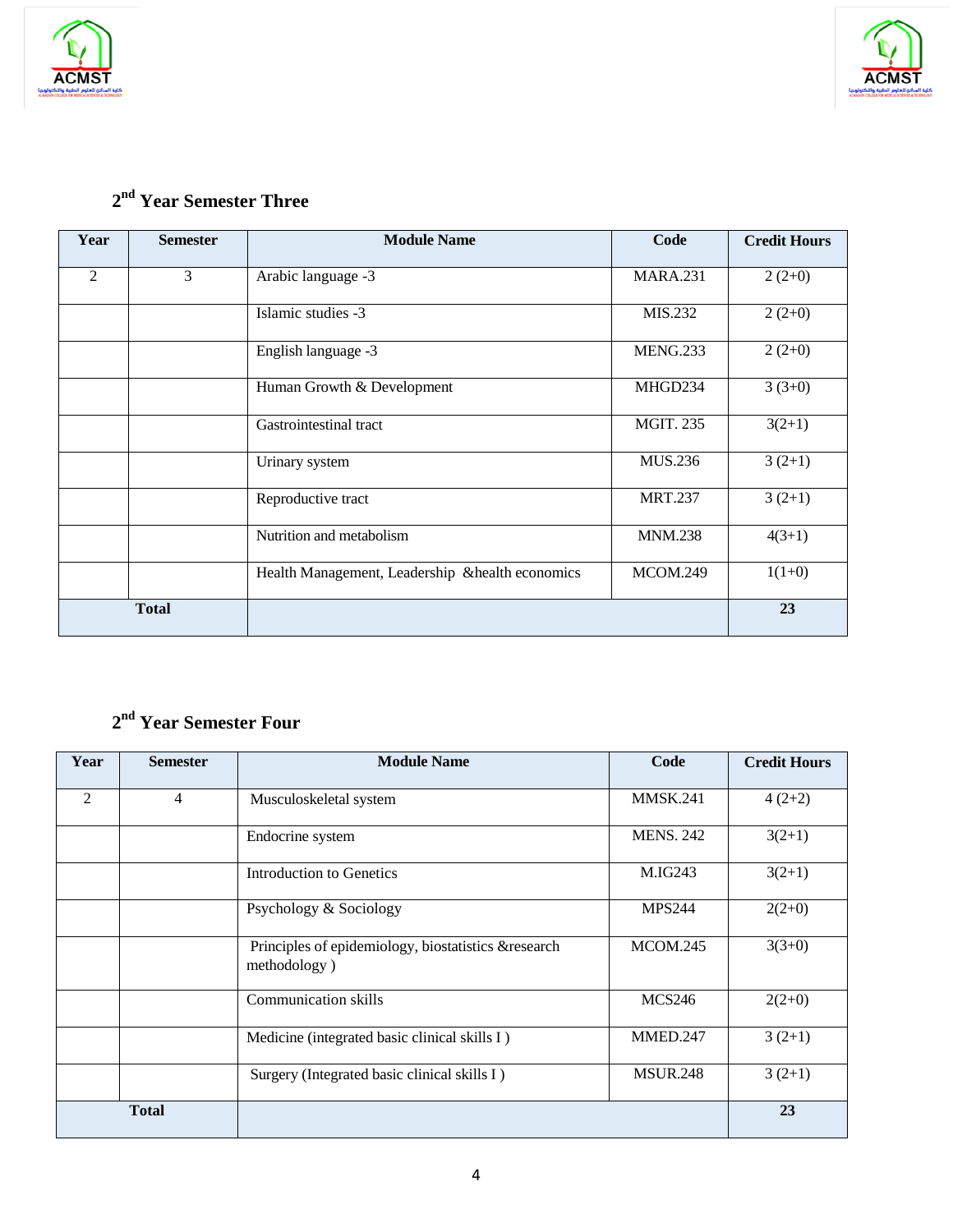



#### **3rd Year Semester Five**

| Year         | <b>Semester</b> | <b>Module Name</b>                                        | Code            | <b>Credit Hours</b> |
|--------------|-----------------|-----------------------------------------------------------|-----------------|---------------------|
| 3            | 5               | Human nervous system                                      | <b>MHNS.341</b> | $4(3+1)$            |
|              |                 | Head and neck anatomy                                     | <b>MHNA.342</b> | $3(2+1)$            |
|              |                 | <b>Special Senses</b>                                     | <b>MSS333</b>   | $2(2+0)$            |
|              |                 | <b>Behavioral</b> science                                 | <b>MBS344</b>   | $3(2+1)$            |
|              |                 | Pathology                                                 | <b>MPAT.355</b> | $3(2+1)$            |
|              |                 | Microbiology                                              | <b>MMIC.356</b> | $4(2+1)$            |
|              |                 | Pharmacology                                              | <b>MPH.357</b>  | $3(2+1)$            |
|              |                 | Environmental, Occupational health& Medical<br>Entomology | MCOM.358        | $2(2+0)$            |
| <b>Total</b> |                 |                                                           |                 | 24                  |

## **3rd Year Semester Six**

| Year         | <b>Semester</b> | <b>Module Name</b>                             | Code            | <b>Credit Hours</b> |
|--------------|-----------------|------------------------------------------------|-----------------|---------------------|
| 3            | 6               | Pathology                                      | <b>MPAT.361</b> | $4(3+1)$            |
|              |                 | Microbiology                                   | <b>MMIC.362</b> | $3(2+1)$            |
|              |                 | Pharmacology                                   | MPH.363         | $3(2+1)$            |
|              |                 | Forensic medicine                              | <b>MFM.364</b>  | $2(1+1)$            |
|              |                 | Communicable & non-communicable disease        | <b>MCOM.365</b> | $2(1.5+0.5)$        |
|              |                 | PHC&School Health                              | <b>MCOM.366</b> | $2(1.5+0.5)$        |
|              |                 | Medicine (integrated basic clinical skill II)  | MMED.367        | $3(2+1)$            |
|              |                 | Surgery (Integrated basic clinical skills II ) | <b>MSUR.368</b> | $3(2+1)$            |
| <b>Total</b> |                 |                                                |                 | 22                  |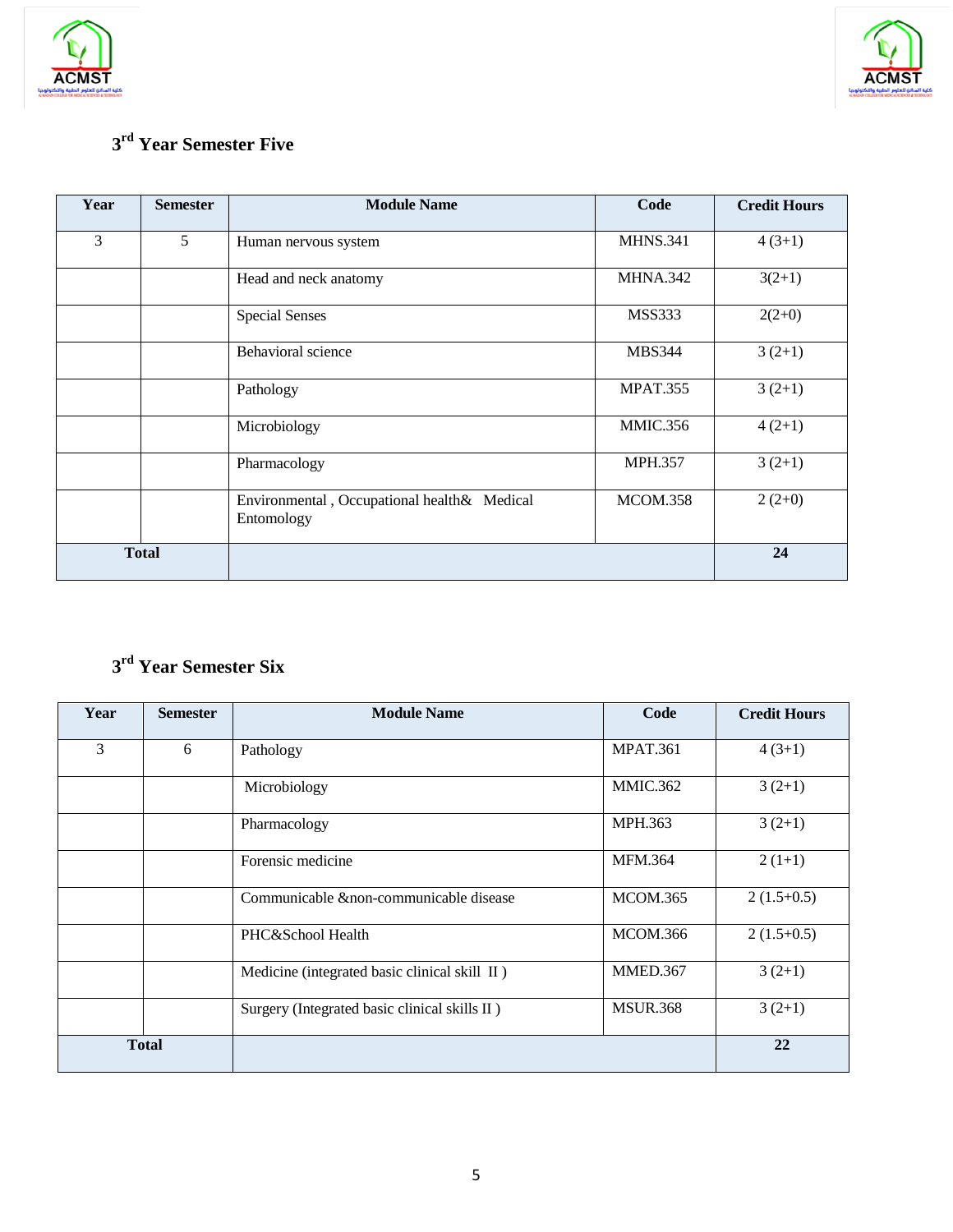



## **4th Year Semester Seven**

| Year           | <b>Semester</b> | <b>Module Name</b>               | Code            | <b>Credit Hours</b> |
|----------------|-----------------|----------------------------------|-----------------|---------------------|
| $\overline{4}$ | $\tau$          | Medical ethics & Professionalism | METPM 471       | $1(1+0)$            |
|                |                 | Forensic medicine                | MFM. 472        | $2(1+1)$            |
|                |                 | Medicine                         | MMED.473        | $6(4+2)$            |
|                |                 | Surgery                          | <b>MSUR.474</b> | $6(4+2)$            |
|                |                 | Pediatrics                       | MPED.475        | $4(2+2)$            |
|                |                 | Obstetrics & Gynecology          | <b>MOBG.476</b> | $4(2+2)$            |
| <b>Total</b>   |                 |                                  |                 | 23                  |

## **4th Year Semester Eight**

| Year         | <b>Semester</b> | <b>Module Name</b>           | Code            | <b>Credit Hours</b> |
|--------------|-----------------|------------------------------|-----------------|---------------------|
| 4            | 8               | Research Methodology Project | <b>MCOM.481</b> | $4(0+4)$            |
|              |                 | Medicine                     | MMED.482        | $6(4+2)$            |
|              |                 | Surgery                      | <b>MSUR.483</b> | $6(4+2)$            |
|              |                 | Pediatrics                   | MPED.484        | $4(2+2)$            |
|              |                 | Obstetrics & Gynecology      | <b>MOBG.485</b> | $4(2+2)$            |
| <b>Total</b> |                 |                              |                 | 24                  |